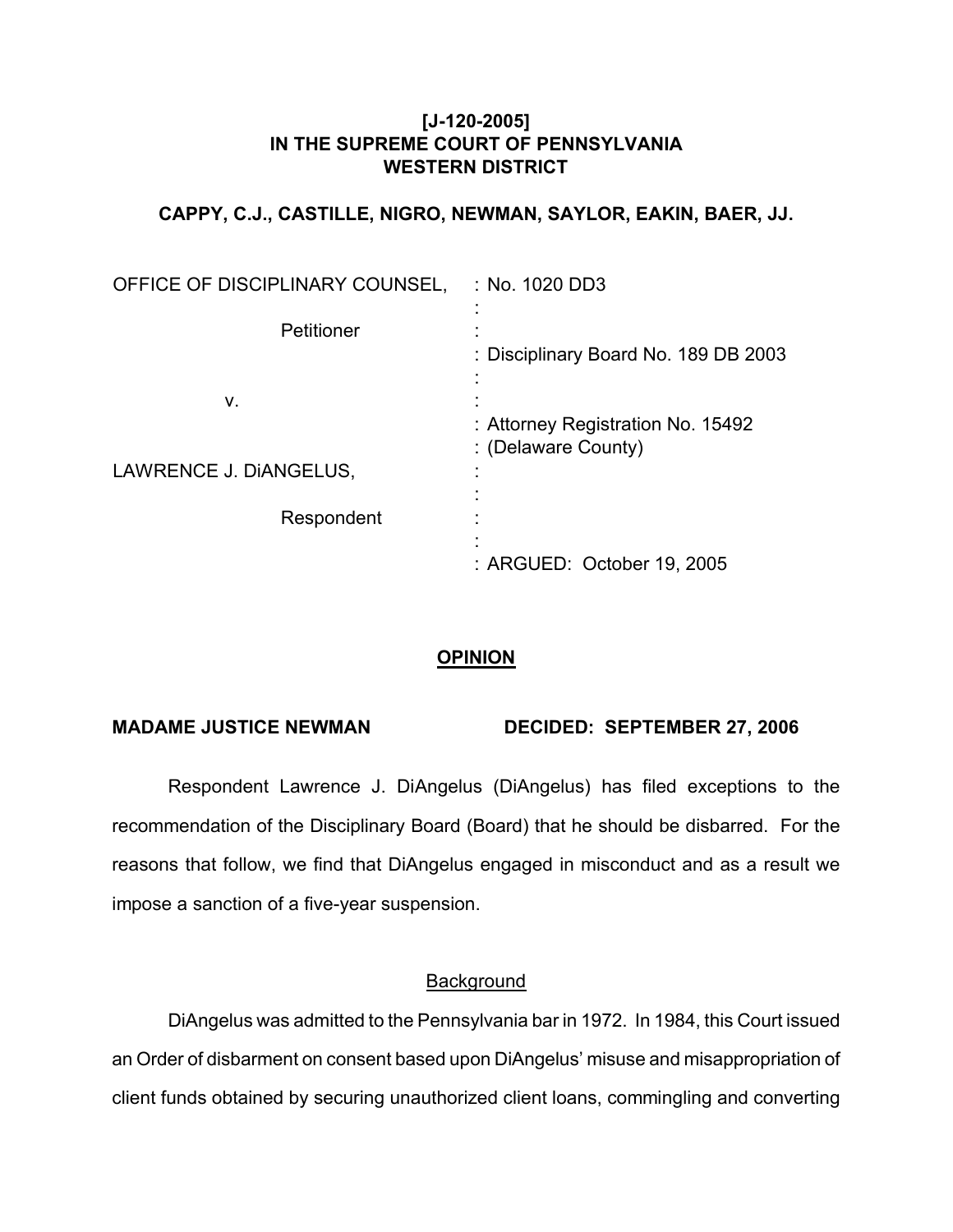client funds and failing to account for the disposition of these funds when requested to do so. We reinstated him on December 11, 1992. In 2002, DiAngelus received an informal admonition resulting from an incident when he was co-counsel in a DUI matter. While DiAngelus' co-counsel was out of the country, DiAngelus, without co-counsel's knowledge or permission, signed co-counsel's name on a petition and verification.

On December 1, 2003, the Office of Disciplinary Counsel (ODC) filed a Petition for Discipline based on DiAngelus' representation of two clients in two different matters. In the first matter, ODC alleged that in the course of his representation of Robert Closs (Closs), DiAngelus lied to a magisterial district judge. In the second matter, ODC alleged that while representing Patricia Dubolino (Dubolino), DiAngelus lied to the assistant district attorney about the existence of a plea agreement with the arresting officer. The assistant district attorney relied upon this misrepresentation when advising the judge of the prosecution's position in the matter.

DiAngelus filed an Answer to the Petition for Discipline on December 24, 2003. A three-member Hearing Committee held proceedings on April 21 and 22, 2004. Following submission of briefs by the parties, the Committee filed a Report on September 23, 2004, finding that ODC had failed to meet its burden to establish that DiAngelus violated any Rules of Professional Conduct (RPC) regarding the Closs matter (Charge I). However, with respect to the Dubolino matter (Charge II), the Committee held that DiAngelus violated the following Rules: (1) RPC 4.1(a), which prohibits a lawyer "[i]n the course of representing a client" from "knowingly mak[ing] a false statement of material fact or law to a third person," (2) RPC 8.4(c), which prohibits lawyers from "engag[ing] in conduct involving dishonesty, fraud, deceit or misrepresentation," and (3) RPC 8.4(d), which prohibits "conduct that is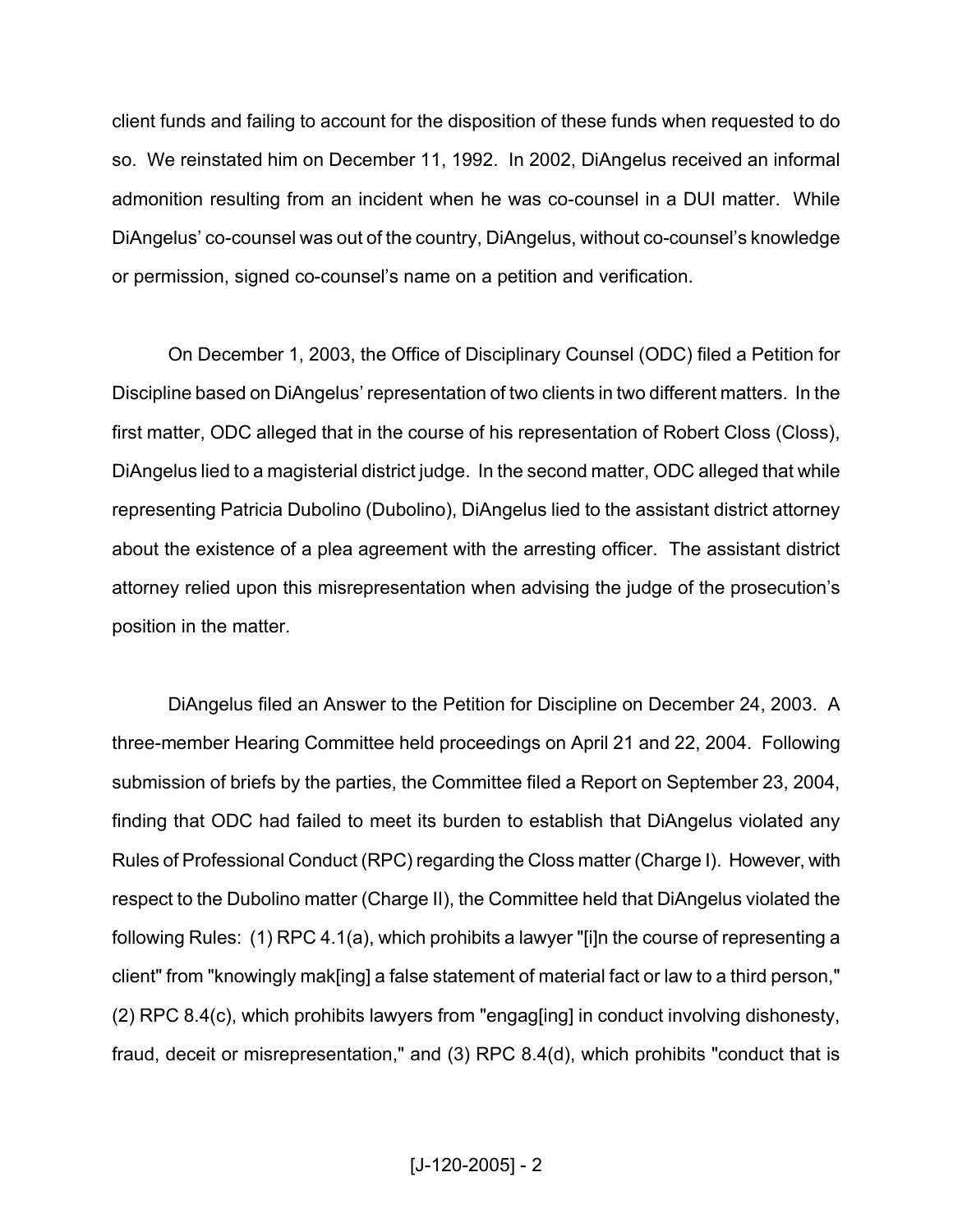prejudicial to the administration of justice." The Committee recommended that DiAngelus be disbarred.

ODC filed a Brief on Exceptions on October 8, 2004, objecting to the Committee's dismissal of Charge I. DiAngelus filed a Brief on Exceptions and Response to ODC's Exceptions on October 12, 2004, objecting to the Committee's finding of violations in Charge II and the recommendation of disbarment. DiAngelus requested oral argument before the Board. ODC filed a Brief Opposing Respondent's Exceptions on October 25, 2004.

A three-member panel of the Board held oral argument on November 10, 2004. The Board adjudicated this matter at a meeting on November 17, 2004. By Report and Recommendation dated March 23, 2005, the Board agreed with the Hearing Committee with regard to dismissal of Count I and the finding of violations in Charge II. A majority of the Board recommended disbarment.<sup>1</sup>

# The Dubolino Matter

# Evidence Establishing Misconduct

<sup>&</sup>lt;sup>1</sup> We agree with the Hearing Committee and the Board that ODC did not establish a violation of any Rules of Professional Conduct with respect to the Closs matter (Count I). ODC sought to prove that on June 25, 2002, DiAngelus misrepresented to Magisterial District Judge Gerald Liberace (Judge Liberace) that Officer Sean Clifton (Officer Clifton) of the Haverford Township Police Department had agreed to reduce the charge against Closs from driving while operating privilege is suspended, 75 Pa.C.S. § 1543, to driving without a valid license, 75 Pa.C.S. § 1501. Closs and his mother testified that they saw DiAngelus speak to Officer Clifton outside the courtroom, and that Officer Clifton was present during the proceedings before Judge Liberace when DeAngelus stated that he had reached an agreement with the arresting officer.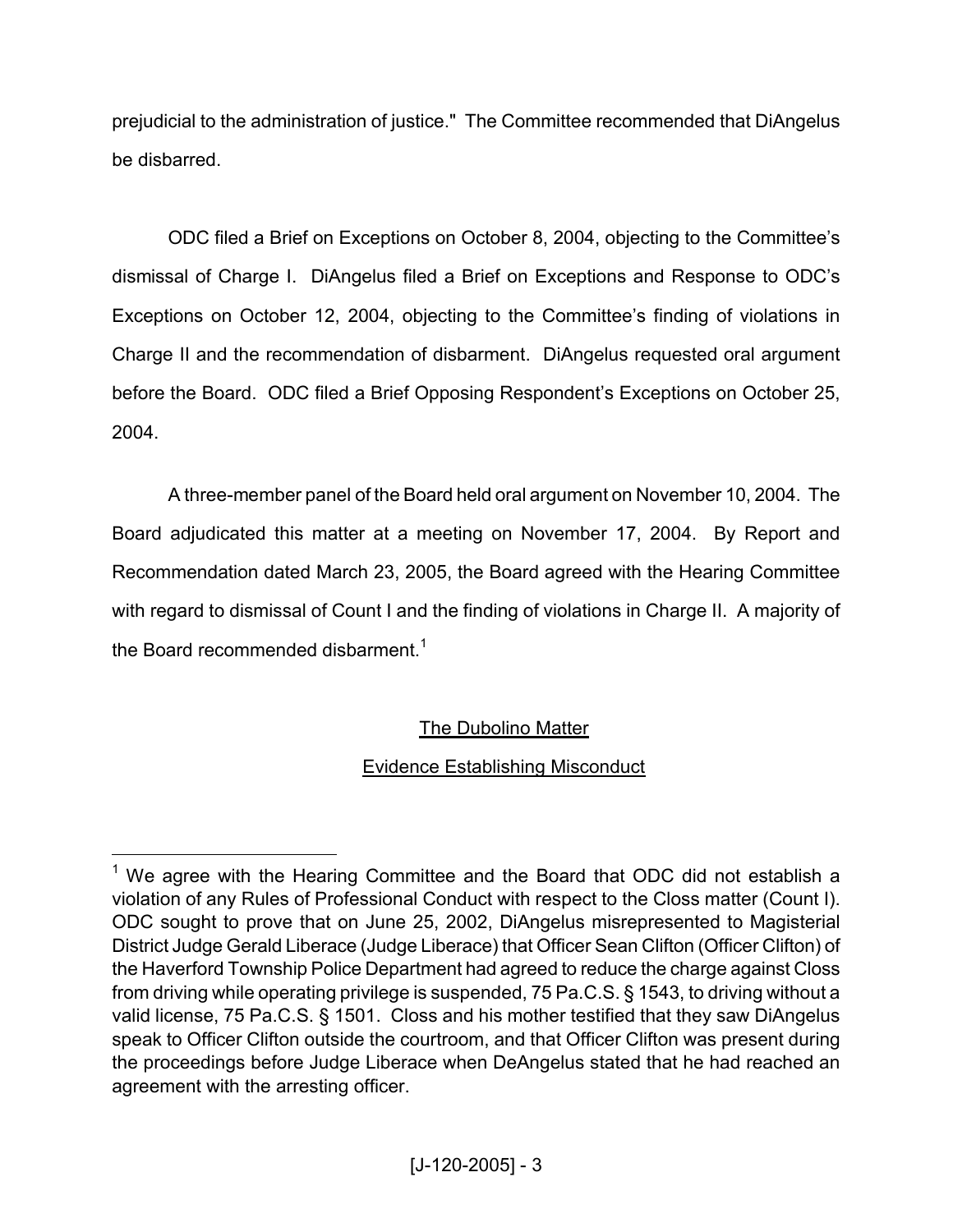In September of 2000, Officer William Shields (Officer Shields) of the Haverford Township Police Department issued a citation to Dubolino for violating Section 1786 of the Motor Vehicle Code (Code), 75 Pa.C.S. § 1786 (failure to maintain financial responsibility). She was found guilty of the offense in the magisterial district court. After her conviction, the Department of Transportation (DOT) notified her that it would suspend her operating privileges for three months. Following expiration of the thirty days in which to file an appeal from the decision of the magisterial district court, Dubolino retained DiAngelus to file a civil license suspension appeal *nunc pro tunc* and a *nunc pro tunc* summary criminal appeal in the Court of Common Pleas. On January 31, 2001, DiAngelus appeared before the Honorable Kenneth Clouse in the Court of Common Pleas of Delaware County for Dubolino's *nunc pro tunc* summary appeal. At the hearing, the Commonwealth agreed to withdraw the charge of violation of Section 1786 in exchange for Dubolino pleading guilty to the lesser charge of violation of Section 1301 of the Code, 75 Pa.C.S. § 1301 (driving unregistered vehicle prohibited). $2^2$ 

ODC alleged that the Commonwealth agreed to this disposition based on a misrepresentation by DiAngelus to then Assistant District Attorney Jack Stollsteimer (ADA Stollsteimer) that Officer Shields agreed to a reduction of the charges. ADA Stollsteimer testified as follows before the three-member Hearing Committee:

75 Pa.C.S. § 1301(a).

<sup>2</sup> Section 1301(a) of the MVFRL provides:

Driving unregistered vehicle prohibited. - No person shall drive or move and no owner or motor carrier shall knowingly permit to be driven or moved upon any highway any vehicle which is not registered in this Commonwealth unless the vehicle is exempt from registration.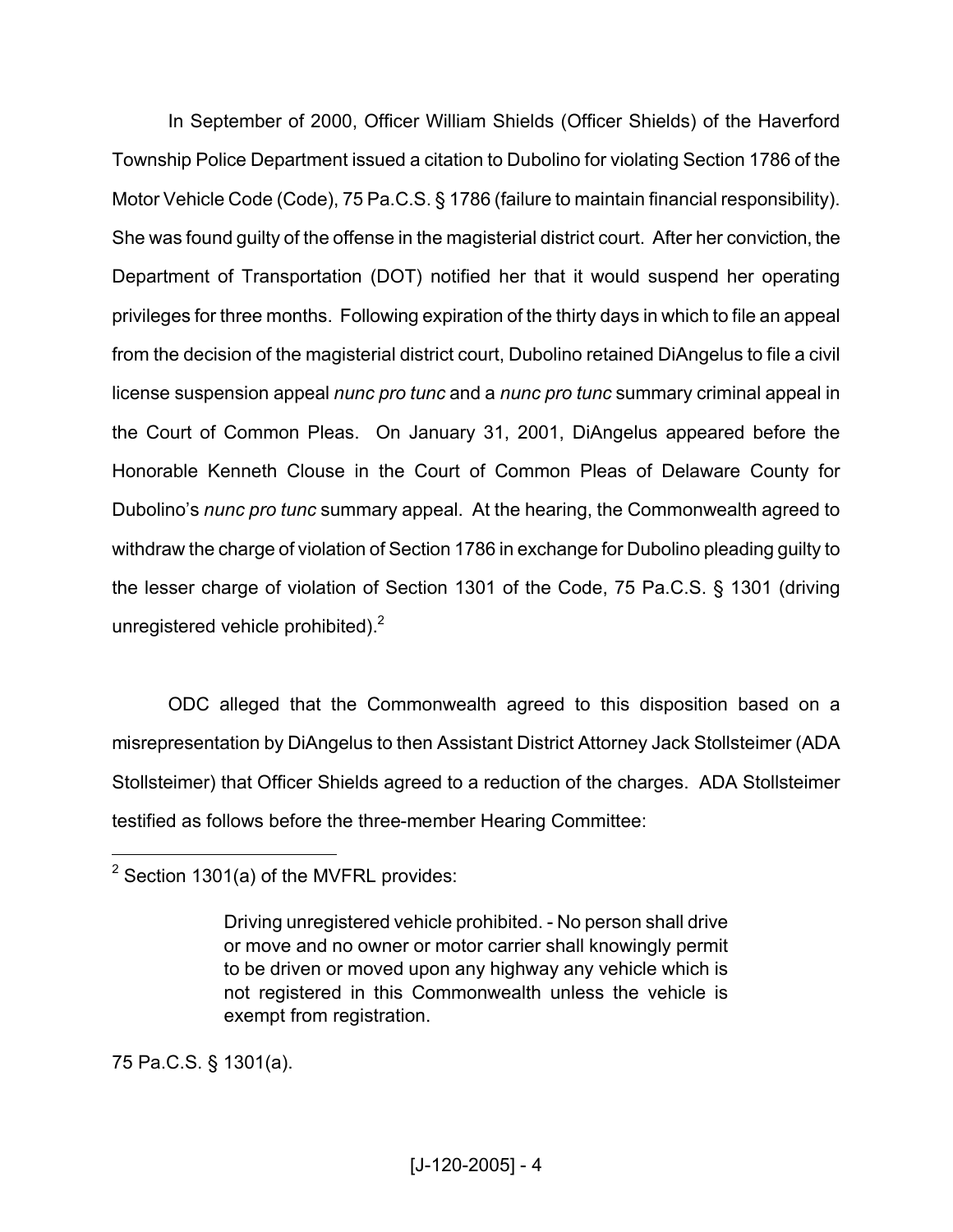Mr. Davis (Disciplinary Counsel): Now, did you have any conversations with Mr. DiAngelus about this agreement before it was presented to Judge Clouse?

[ADA]: Yes, we negotiated the guilty plea.

Davis: And do you recall who the citing police officer was in this matter?

[ADA]: Bill Shields, an officer from Haverford Township.

Davis: And did his name come up in your conversation?

[ADA]: It did. He was not present in court that day, and I remember asking Mr. DiAngelus if he had talked to Officer Shields and got his agreement for us to drop the one charge and for her to plead to the lesser charge.

Davis: And what did Mr. DiAngelus tell you?

[ADA]: He told me that he talked to Officer Shields and that he did agree.

Davis: And that who agreed?

[ADA]: Officer Shields agreed with that disposition of the case.

Davis: And you're saying Officer Shields was not present in the courtroom that day?

[ADA]: He was not. I don't know if he was there earlier, but at the time I was handling that matter he was not there, and that's why I asked Mr. DiAngelus about that.

Notes of Testimony (N.T.), 4/21/04, at 234-35.

Kelly Sullivan, Esquire, who was an intern at the Delaware County District Attorney's

Office at the time of the incident, corroborated the testimony of ADA Stollsteimer, and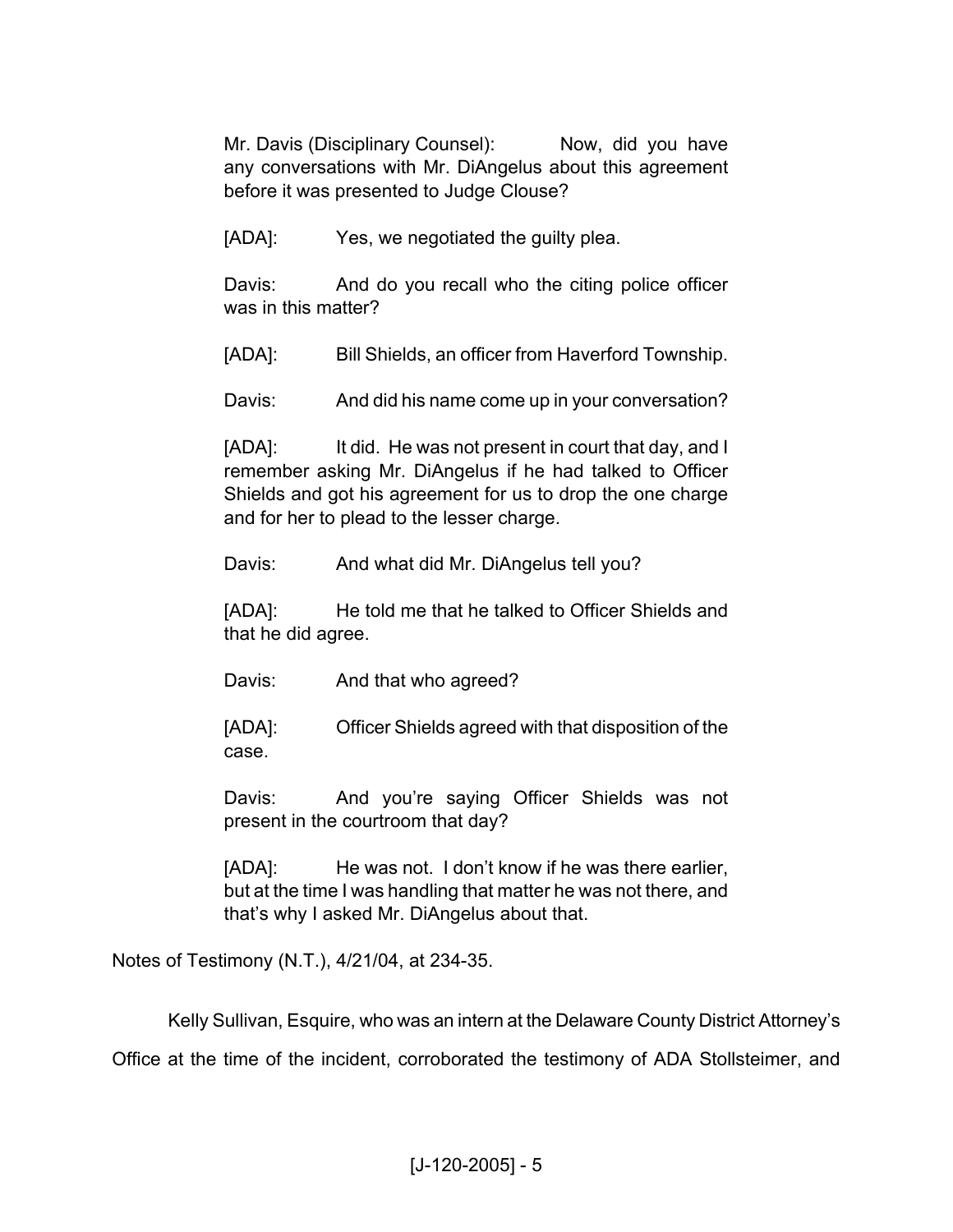stated, "My recollection is that Mr. DiAngelus told [ADA Stollsteimer] that Officer Shields agreed to a certain disposition in the case." Id. at 271.

Meanwhile, Officer Shields testified that, contrary to DiAngelus's representations, he had had no conversations with DiAngelus regarding the Dubolino case prior to the January 31 hearing. Id. at 285 ("[Davis]: Did you have any discussions at all with Mr. DiAngelus about the Dubolino matter before January 31, 2001? [Shields]: None."). Officer Shields also testified that he and Mark Werlinsky (Attorney Werlinsky), a PennDOT attorney, encountered DiAngelus at Dubolino's license suspension hearing on March 13, 2001, and that DiAngelus again asserted that he had reached an agreement with Officer Shields on January 31, an assertion that Officer Shields vehemently denied. Specifically, Officer Shields testified as follows:

> Davis: Did you and Mr. Werlinsky have any conversations with Mr. DiAngelus prior to the [license suspension] hearing before Judge Clouse?

Shields: Yes.

Davis: And please tell the Committee what occurred during those conversations.

Shields: After I had chatted with Mr. Werlinsky and explained the nature of my involvement in this case, Mr. DiAngelus walked up to Mr. Werlinksy and I was standing next to Mr. Werlinksy, Mr. Werlinksy said to Mr. DiAngelus that I just spoke to Office Shields and he told me he wasn't in court on January 31<sup>st</sup> of this year in reference to this case.

Mr. DiAngelus looked at me says [sic], you remember you were here, and you agreed to the dispositions on the two citations. I said I wasn't in Delaware County Common Pleas Court on that day, and I didn't agree to any dispositions because I wasn't here.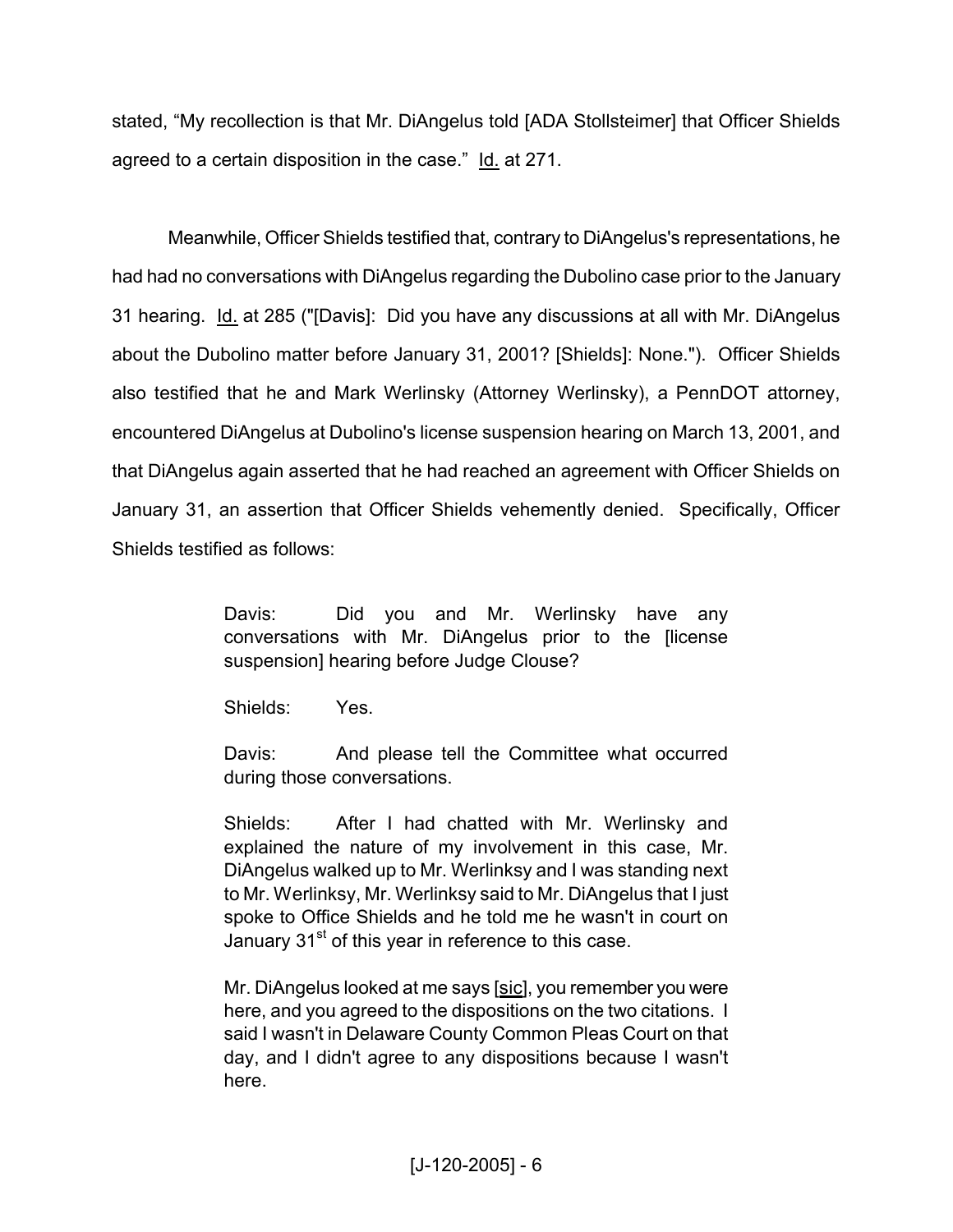I pulled out my calendar, and I said this is my schedule, you can look right here for January 31<sup>st</sup>, and I pointed to it, and I said I didn't have court scheduled on that day and I wasn't here. And then he said you don't remember, you were here for court on that day. I said I wasn't here for court on that day, and I didn't agree to any dispositions, and then Mr. DiAngelus left the courtroom and walked into the hall.

Id. at 286-88. Attorney Werlinsky testified regarding the same encounter:

Werlinsky: I remember Officer Shields saying something to the effect that there had never been a hearing, and at that point Mr. DiAngelus said something to the effect that you were at a hearing and you agreed to lower the charge, and Officer Shields said it never happened.

I believe he asked for the hearing date and then he got his calendar out to show that he didn't have anything down on that date . . . .

Id. at 303. Clearly, because Officer Shields was not in court on January 31, 2001, he could not have consented to withdrawing the charge of violating Section 1786 of the Motor Vehicle Act.

Evidence is sufficient to prove unprofessional conduct if a preponderance of the evidence establishes the conduct and the proof of such conduct is clear and satisfactory. Office of Disciplinary Counsel v. Grigsby, 425 A.2d 730, 732 (Pa. 1981). In addition, while our review is de novo, the findings of the Hearing Committee and the DisciplinaryBoard are "guidelines for judging the credibility of witnesses," Office of Disciplinary Counsel v. Lucarini, 472 A.2d 186, 188 (Pa. 1983), and should be given "substantial deference." Office of Disciplinary Counsel v. Anonymous Attorney A., 714 A.2d 402, 404 (Pa. 1998). The testimony cited above provided the Hearing Committee and the Board with a sufficient factual basis on which to conclude that DiAngelus falsely represented to ADA Stollsteimer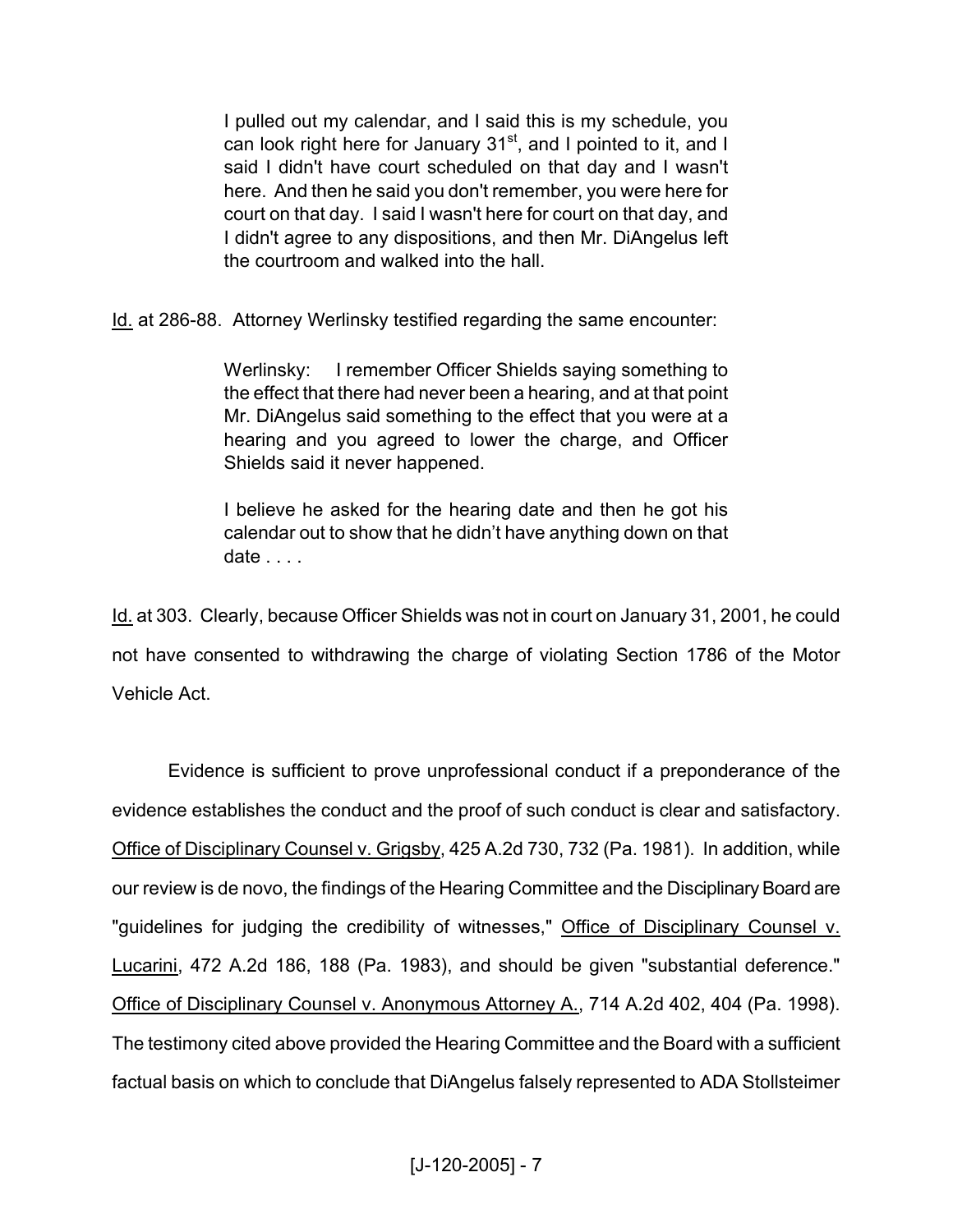that DiAngelus "engaged in conduct involving dishonesty, fraud, deceit or misrepresentation," thereby establishing a violation of RPC 8.4(c). However, to establish that the fraudulent misrepresentation was of a "material fact," RPC 4.1(a), and was "prejudicial to the administration of justice," RPC 8.4(d), the ODC was also required to establish that the violation affected the outcome of the proceedings. While DiAngelus essentially argues that there is not sufficient evidence to establish these additional facts, we disagree.

As stated above, the Hearing Committee found that the ADA and judge accepted a plea to the lesser charge based on DiAngelus's misrepresentation. However, DiAngelus contends that the trial court did not dismiss the greater charge, *i.e*., a charge of driving without financial responsibility, because of the purported plea agreement, but rather, found Dubolino not guilty of that charge based on evidence presented at the hearing that Dubolino's estranged husband, not Dubolino herself, was the owner of the uninsured car. In support of this assertion, DiAngelus cites the transcript of the guilty plea hearing, which provides as follows:

> [ADA]: We've reached an agreement in this matter, Your Honor.

> > \* \* \*

[The] Commonwealth will be withdrawing one of the two citations, Your Honor, 5550106-2, which is a reflective charge of 1786, Required Financial Responsibility. Mr. DiAngelus has presented evidence, Your Honor that I think he would like to put on the record about the reason why the Commonwealth is withdrawing this charge.

Mr. DiAngelus: Your Honor, I have in my hands, I've shown it to the prosecuting attorney, a certificate -- or the notification of title registration, which shows this car was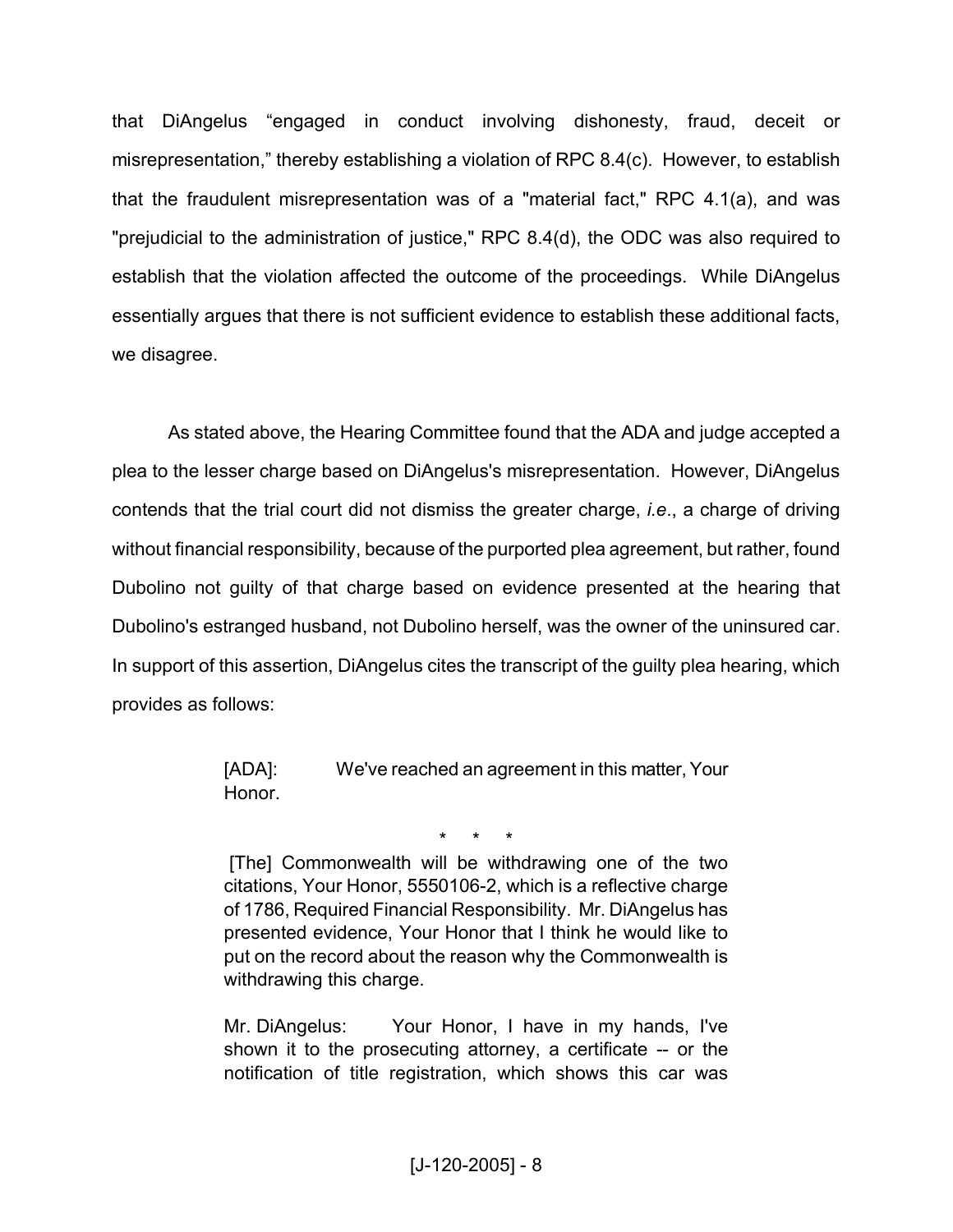registered to Joseph Dubolino, not Patricia. So this was not her vehicle.

The Court: Okay. We'll note that for the record.

Mr. DiAngelus: It has to go on the record because we have a license suspension appeal coming after March and you know what Mr. Werlinsky [the PennDOT attorney] says.

The Court: All right.

Mr. DiAngelus: So the Court ...

The Court: I'll note that for the record. Just let me see it a minute. The Court has examined the document -- the document for plate DRT2087, Title #51802880307DU and it is registered to Joseph S. Dubolino, not the -- I will note that for the record and you can remind me of that at the time the license suspension appeal comes up with Mr. Werlinsky.

Mr. DiAngelus: And this was a Ford -- 1994 Ford Mustang . . .

The Court: I have personally looked at the matter and certified that that's the way it is.

Mr. DiAngelus: It was a Ford Mustang Coupe 1994, which is what reads on the Citation, Your Honor.

The Court: I certify that for the record.

Mr. DiAngelus: That day, we'll remind you of that, your Honor.

The Court: Well, Mr. Werlinsky will remind me too.

[ADA]: Your Honor, with that matter resolved, I think that 5550101-4 Citation, reflecting the charge of 1301, Driving a Vehicle with an Expired Registration, there will be a guilty plea to that.

The Court: Okay...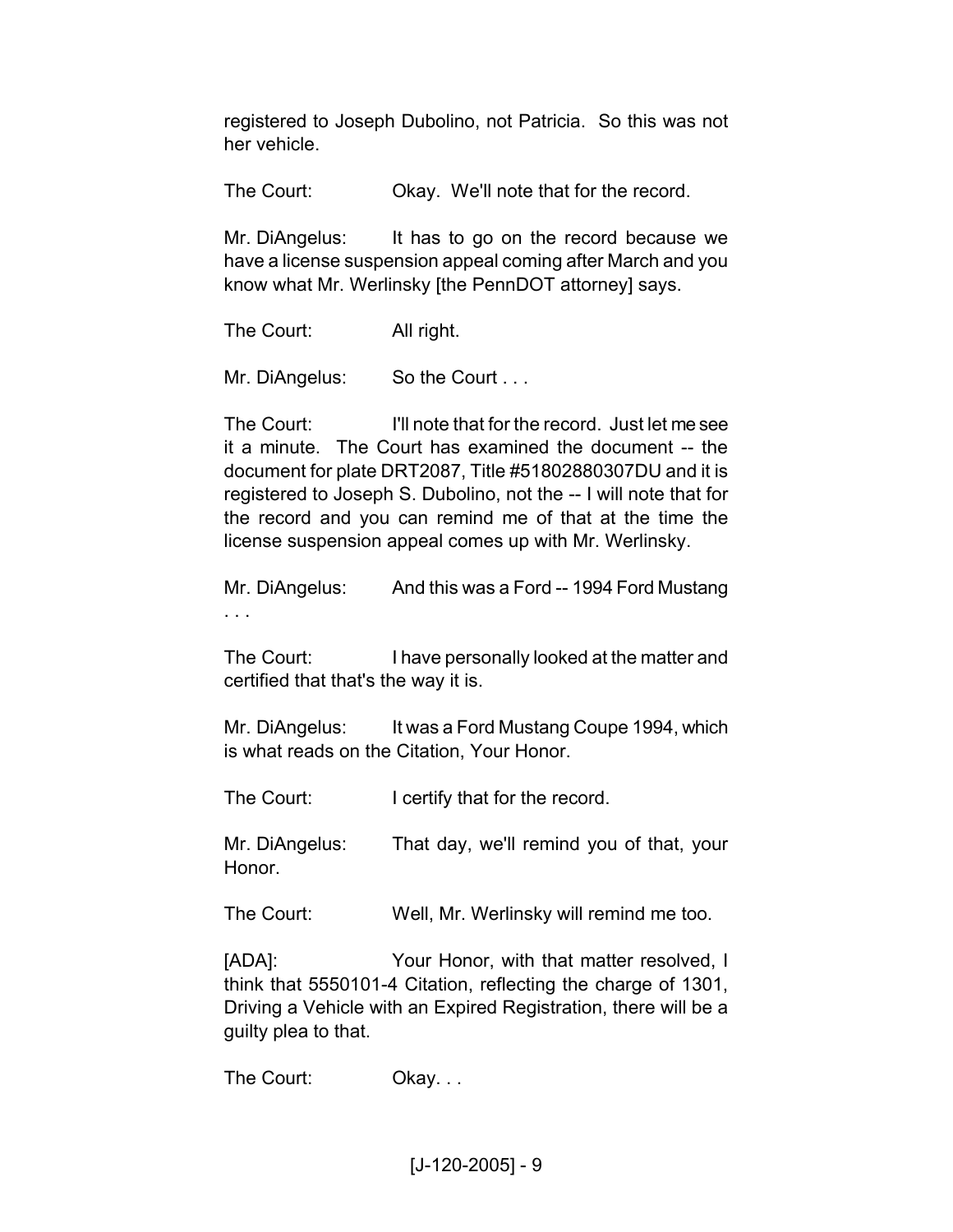\* \* \*

The Court: Okay. I find you not guilty to the 1786. Accept your plea of guilty to the 1301 and impose a \$75 fine plus costs. . . .

N.T., 1/31/01, at 3-6.

Based on this testimony, DiAngelus takes the position that Dubolino was found not guilty of the driving without financial responsibility charge because the evidence showed that she was, in fact, not guilty. However, ADA Stollsteimer viewed the transcript differently:

> . . . [DiAngelus] wanted to put that [evidence] in the record. I had no comment about whether or not the evidence he was putting in was true, nor did I have an opinion about it. He asked to put that into the record and I allowed him to . . . .

N.T., 4/21/04, at 245. ADA Stollsteimer further commented that at the point that DiAngelus wanted to put the evidence on the record, he then "stepped out of it because we had a guilty plea negotiation. Whether the judge saw it and what the judge and he were talking about I didn't pay a lot of attention to." Id. at 248-49. Indeed, according to the ADA, his only concern was "that Officer Shields had been talked to and whether or not he agreed this was a fair disposition," id. at 249, because he would only enter into the agreement if he had the consent of Officer Shields.<sup>3</sup> Moreover, both the ADA and Kelly Sullivan, the intern,

(continued…)

<sup>3</sup> [Davis]: Would you have entered into this plea bargain if you did not believe that you had the concurrence of Officer Shields?

<sup>[</sup>ADA]: No. As an assistant district attorney, you conduct guilty pleas all the time, and you dispose of cases in that fashion. . . . [W]hat I always did . . . was to make sure that [I] had the concurrence of the police officer involved in the case or at least had apprised him of what [I was] going to do before [I] did it. It's good practice.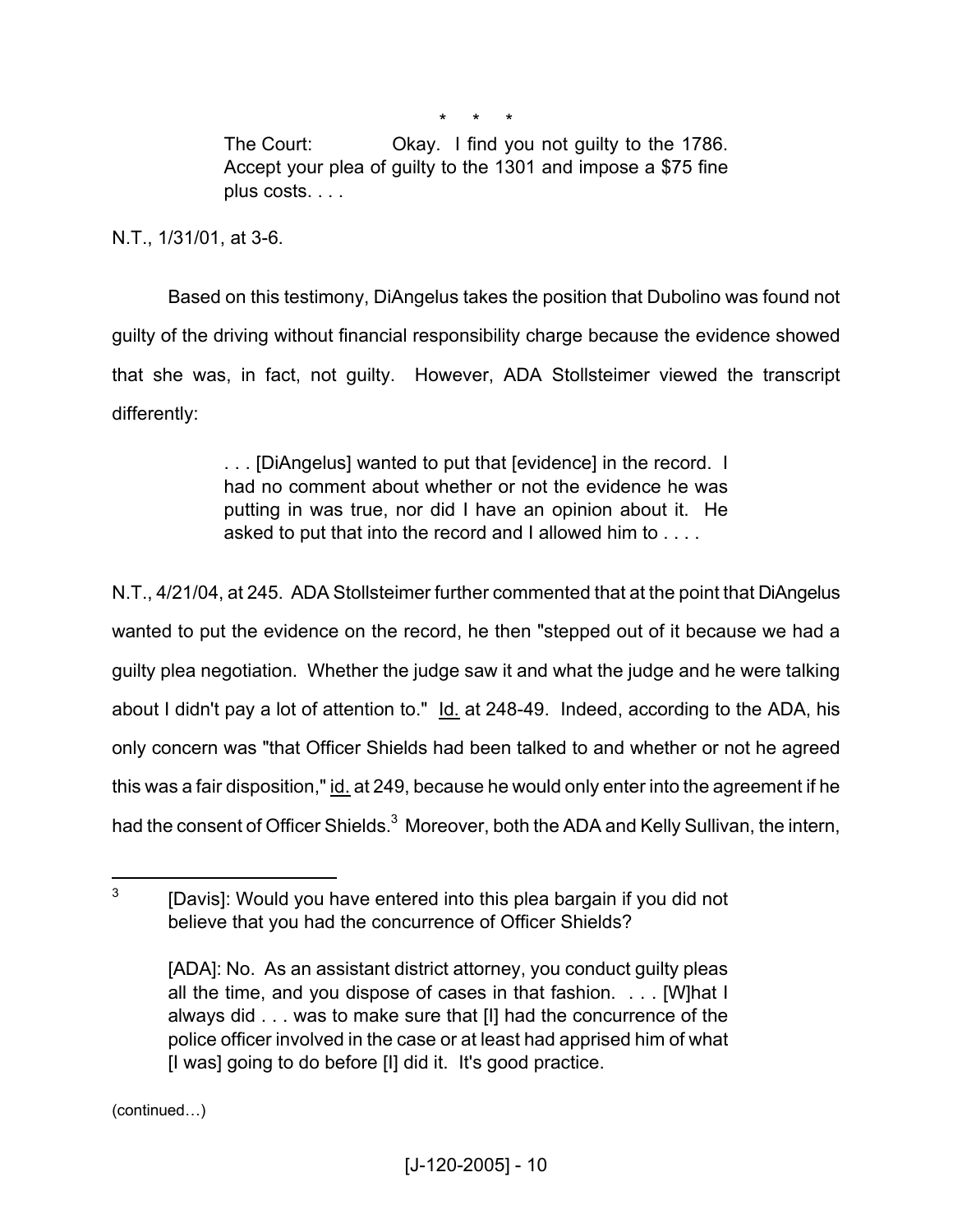explained that there was no specific indication of a plea agreement on the record because plea negotiations are always off the record, and only the ultimate guilty plea is typically documented. Id. at 237-39, 272.

ADA Stollsteimer testified that he did not contest the evidence presented by DiAngelus because he was willing to dismiss the charges against Dubolino in reliance upon the plea agreement to which he believed the charging officer had assented. Thus, the dishonesty of DiAngelus was "material" and "prejudicial to the administration of justice." RPC 4.1(a); RPC 8.4(d). Accordingly, the ODC established that DiAngelus committed professional misconduct.

## **Discipline**

The Hearing Committee and the Board correctly viewed the dishonesty of DiAngelus to ADA Stollsteimer as deceit to the court, and therefore cited Office of Disciplinary Counsel v. Holston, 619 A.2d 1054 (Pa. 1993), in support of their determination that disbarment was appropriate. In Holston, an attorney forged the signature of a judge on an order and subsequently lied about the origins of that forged document. In disbarring the attorney because of his dishonesty, we noted that "[t]ruth is the cornerstone of the judicial system and a license to practice law requires allegiance and fidelity to truth." Id. at 1057.

<sup>(…</sup>continued)

N.T., at 235-36. Had the matter not been resolved by guilty plea, ADA Stollsteimer testified that the Commonwealth would not have withdrawn the more serious charge of the violation of Section 1786 (failure to maintain financial responsibility, and the matter would have been disposed of in a separate hearing). Id. at 260.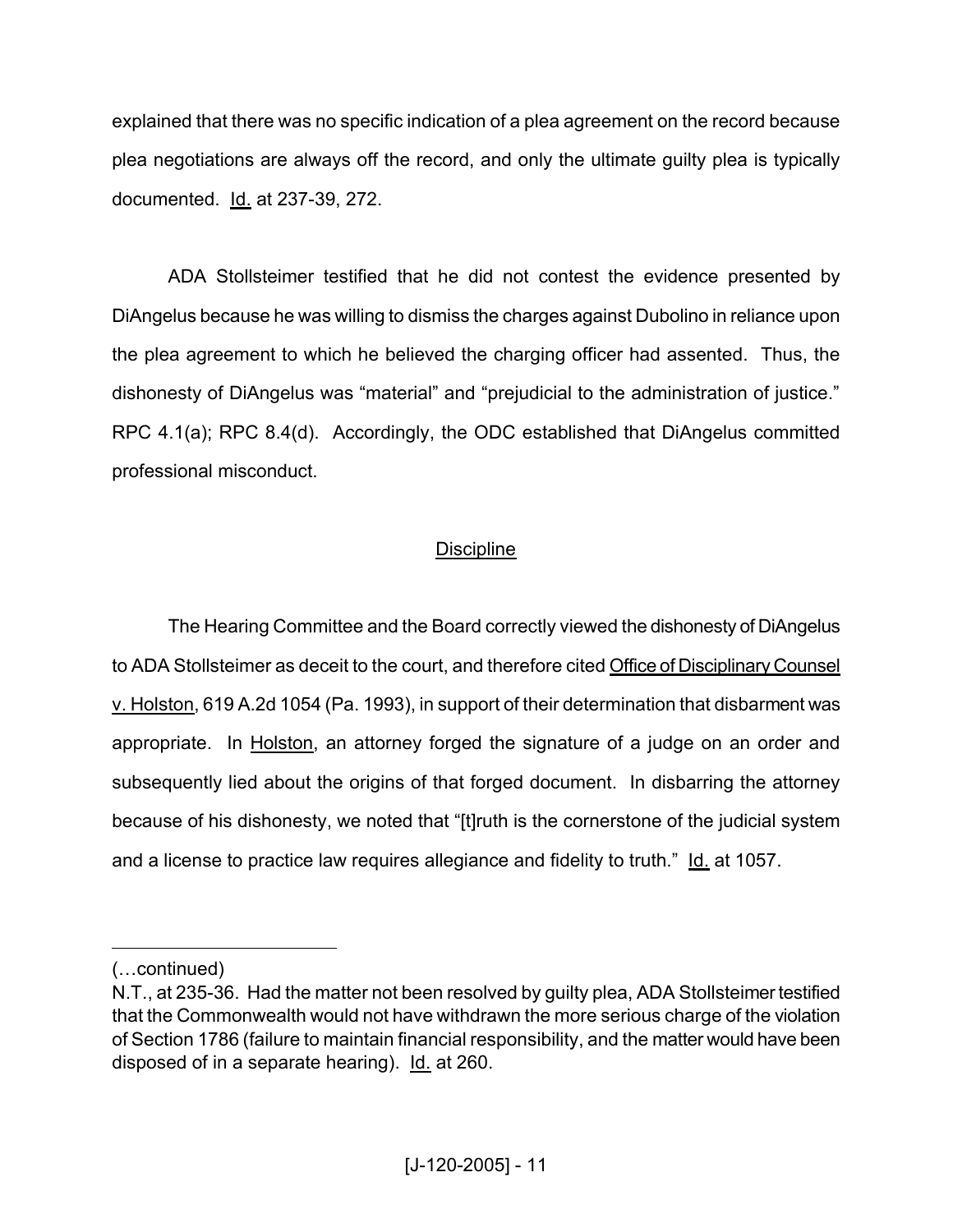"While this Court certainly does not condone acts of dishonesty, we have declined to adopt a *per se* rule requiring disbarment for specific acts of misconduct." Office of Disciplinary Counsel v. Chung, 695 A.2d 405, 407 (Pa. 1997). In Chung, an attorney pled guilty to five counts of making false statements to a federally insured financial institution. We disagreed with the recommendation of disbarment made by the Disciplinary Board. Based on our consideration of several factors including the nature of the misconduct and the community involvement and excellent reputation of the attorney, we imposed a fiveyear suspension. In the instant matter, DiAngelus's misrepresentation to the ADA is a serious offense, yet we recognize that it falls short of the egregiousness of the forging of a court order and lying to the court that we confronted in Holston. We acknowledge that DiAngelus was disbarred on consent in 1984, but his disbarment occurred more than twenty years ago, and was based on misconduct that he committed while addicted to cocaine. DiAngelus has not used cocaine or other intoxicants since January of 1985. As previously noted, in 2002, DiAngelus received an informal admonition, which resulted from an incident when he was co-counsel in a DUI matter. While his co-counsel was out of the country, DiAngelus, without co-counsel's knowledge or permission, signed co-counsel's name on a petition and verification

DiAngelus presented credible testimony by eight character witnesses regarding his reputation for truthfulness, honesty, and law abidingness. He serves as president of the Association for Traffic License Lawyers and is involved with the Delaware County Bar Association and Lawyers Concerned for Lawyers, an organization that assists members of the bar who struggle with substance abuse and addiction.

Our independent review of the record leads us to conclude that DiAngelus committed serious misconduct that merits the severe sanction of a five-year suspension.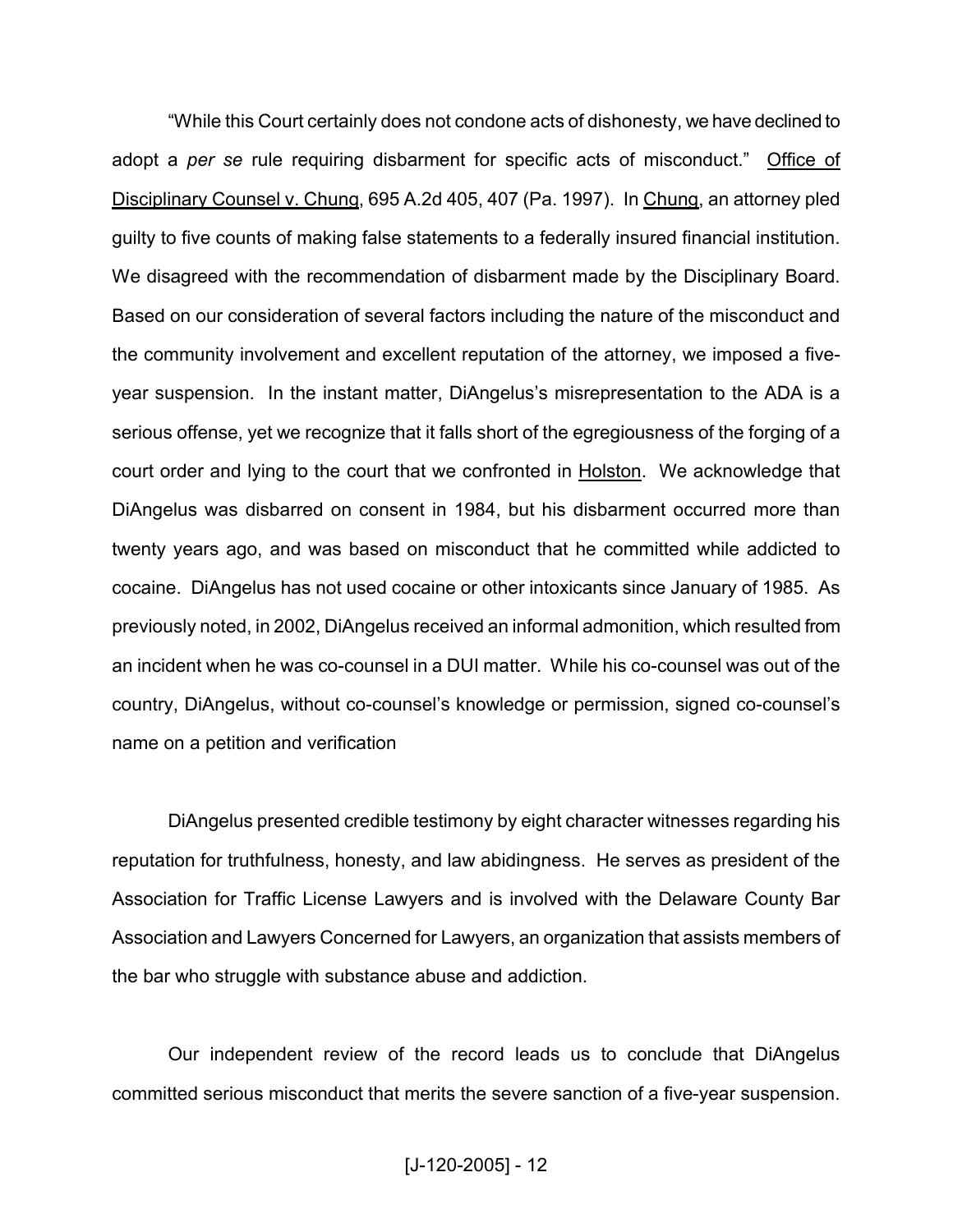We further order that he is to comply with the provisions of Pa.R.D.E. 217 and that he shall pay costs, if any, to the Disciplinary Board pursuant to Pa.R.D.E. 208(g).

Messrs. Justice Saylor, Eakin and Baer join the opinion.

Former Justice Nigro did not participate in the decision of this case.

Mr. Chief Justice Cappy files a dissenting opinion in which Mr. Justice Castille joins.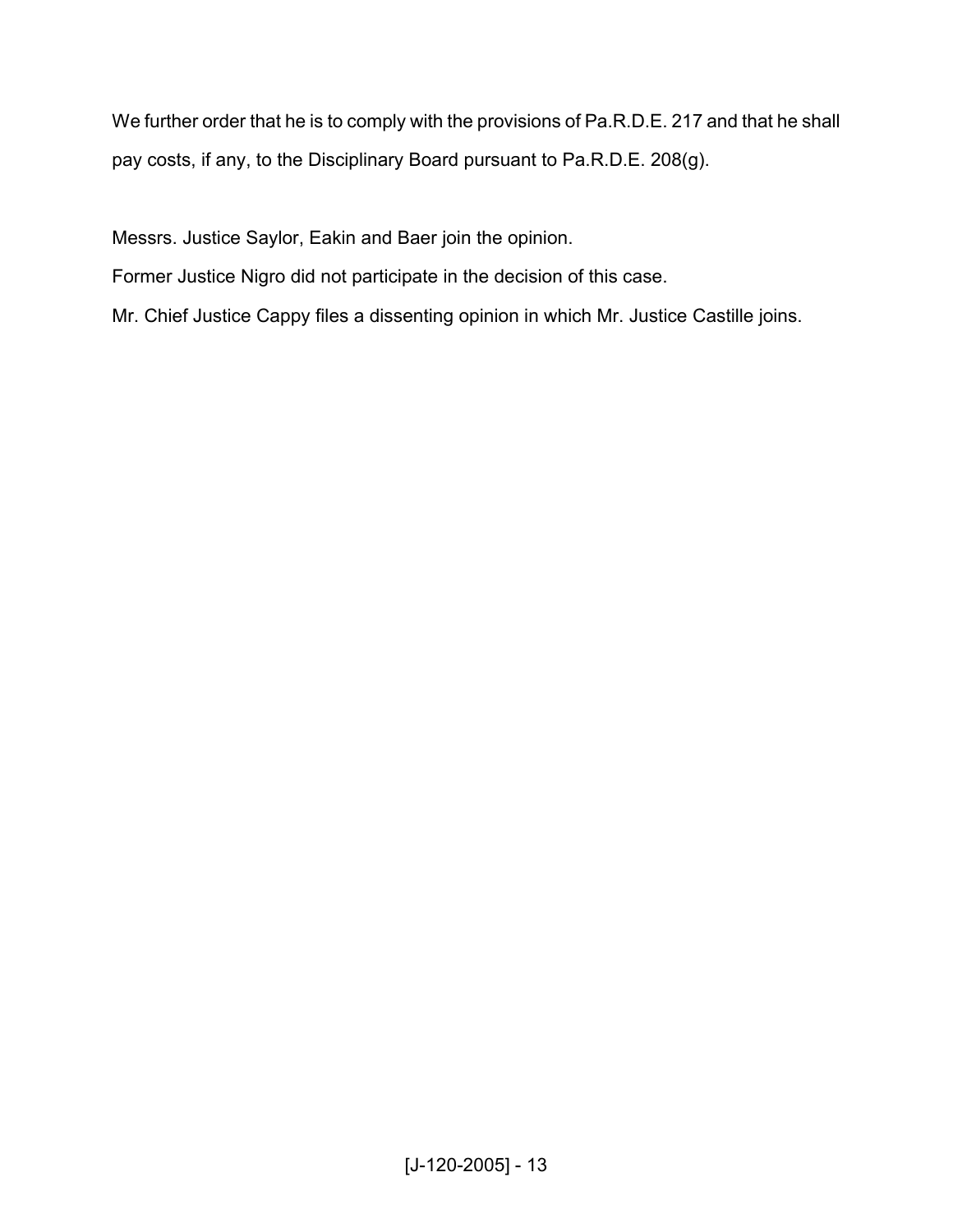## **[J-120-2005] IN THE SUPREME COURT OF PENNSYLVANIA**

| OFFICE OF DISCIPLINARY COUNSEL, | $\therefore$ No. 1020 DD 3                               |
|---------------------------------|----------------------------------------------------------|
| Petitioner                      | : Disciplinary Board No. 189 DB 2003                     |
| ν.                              | : Attorney Registration No. 15492<br>: (Delaware County) |
| LAWRENCE J. DIANGELUS,          | : ARGUED: October 19, 2005                               |
| Respondent                      |                                                          |

### **DISSENTING OPINION**

## **MR. CHIEF JUSTICE CAPPY DECIDED: SEPTEMBER 27, 2006**

I respectfully dissent from the Majority's recommendation of a five-year suspension and would dismiss the disciplinary charges filed against Respondent Lawrence J. DiAngelus. Upon *de novo* review of the record before us, it is clear that the Office of Disciplinary Counsel (ODC) has failed to demonstrate by clear and satisfactory evidence that Mr. DiAngelus violated the alleged Rules of Professional Conduct.<sup>1</sup>

Black's Law Dictionary defines "de novo" as "anew; afresh, a second time." Black's Law Dictionary 435 (6<sup>th</sup> ed. 1990). The *sine qua non* of *de novo* review is that the reviewing body possess and exercise the authority to arrive at an independent judgment on the matter in dispute. West Chester Area School District v. Collegium Charter School, 812 A.2d 1172, 1178 n.9 (Pa. 2002).

 $1$  ODC has the burden of proving, by a preponderance of the evidence, that an attorney's actions constitute professional misconduct. ODC v. Kiesewetter, 889 A.2d 47, 54 n.5 (Pa. 2005). This burden must be established by clear and satisfactory evidence. Id.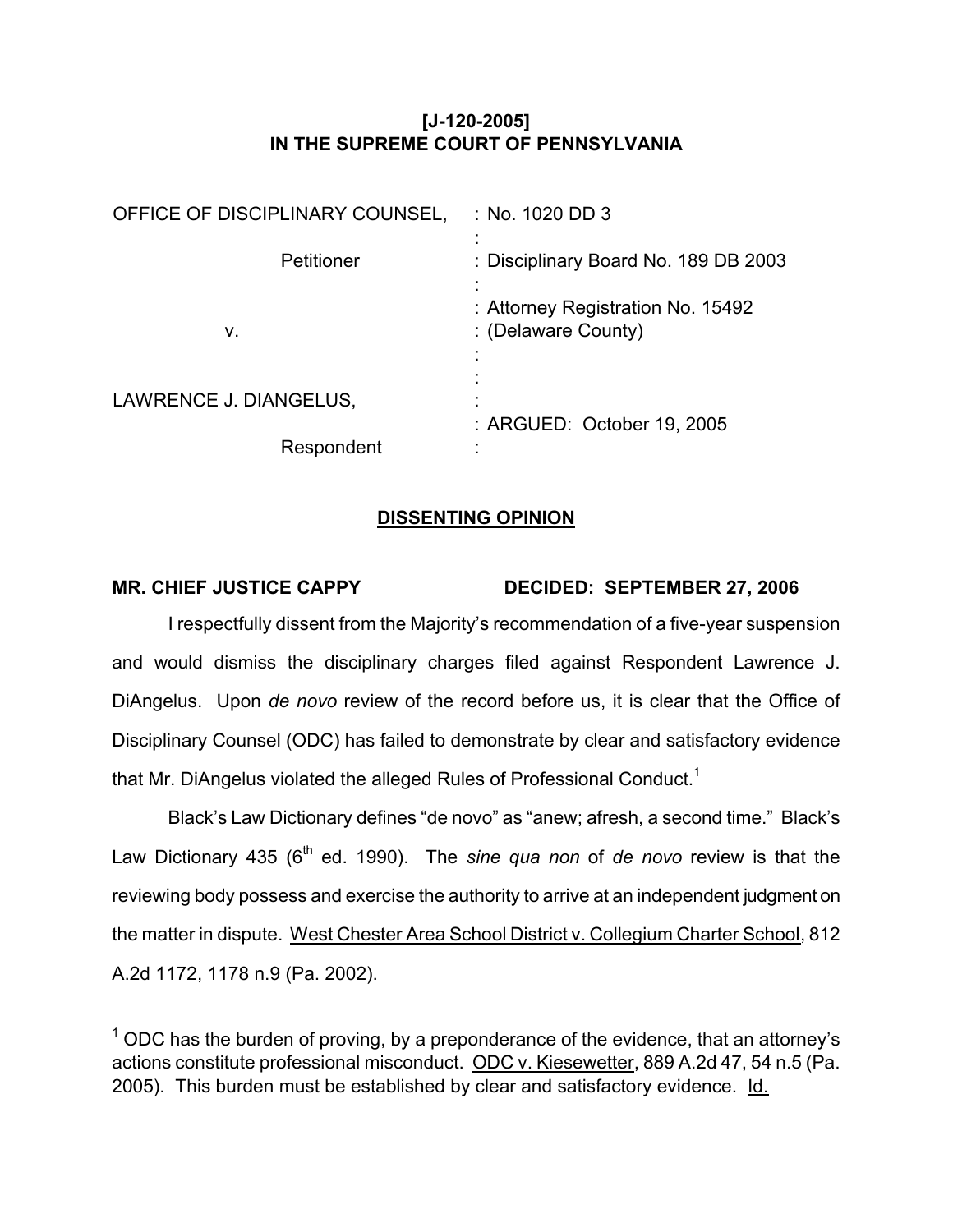Based on this standard, a review of the transcript of the January 31, 2001 hearing, which was held on Dubolino's motor vehicle violations, as well as the transcript of Respondent's disciplinary hearing, leads my independent judgment to stray fromthat of the Majority and the lower tribunals. $<sup>2</sup>$ </sup>

The transcript of the January 31, 2001 hearing reveals that ADA Stollsteimer informed the court that Mr. DiAngelus would be presenting evidence as to why the Commonwealth was withdrawing the charge of a violation of Section 1786, which requires a motor vehicle's "owner" or "registrant" to maintain financial responsibility of the vehicle. N.T., 1/31/01, at 3.<sup>3</sup> Mr. DiAngelus presented to the court a certificate of title registration, which demonstrated that the vehicle was registered to Joseph Dubolino and not Patricia Dubolino. Id. at 3-4. The trial court examined the document and certified that the vehicle was not registered to Patricia. Id. at 4. Further, prior to entering the hearing on January 31, 2004, Mr. DiAngelus maintained that he showed ADA Stollsteimer the owner's card for the motor vehicle, which noted that the car was owned by Joseph and not Patricia

<sup>3</sup> Section 1786(d) provides:

(d) Suspension of Registration and Operating Privilege. --

75 Pa.C.S. § 1786(d) (emphasis added).

 $2$  The Disciplinary Board did not reference the transcript of the January 31, 2001 hearing in its report.

<sup>(1)</sup> The Department of Transportation shall suspend the registration of a vehicle for a period of three months if it determines the required financial responsibility was not secured as required by this chapter and shall suspend the operating privilege *of the owner or registrant* for a period of three months if the department determines that the owner or registrant has operated or permitted the operation of the vehicle without the required financial responsibility. . . .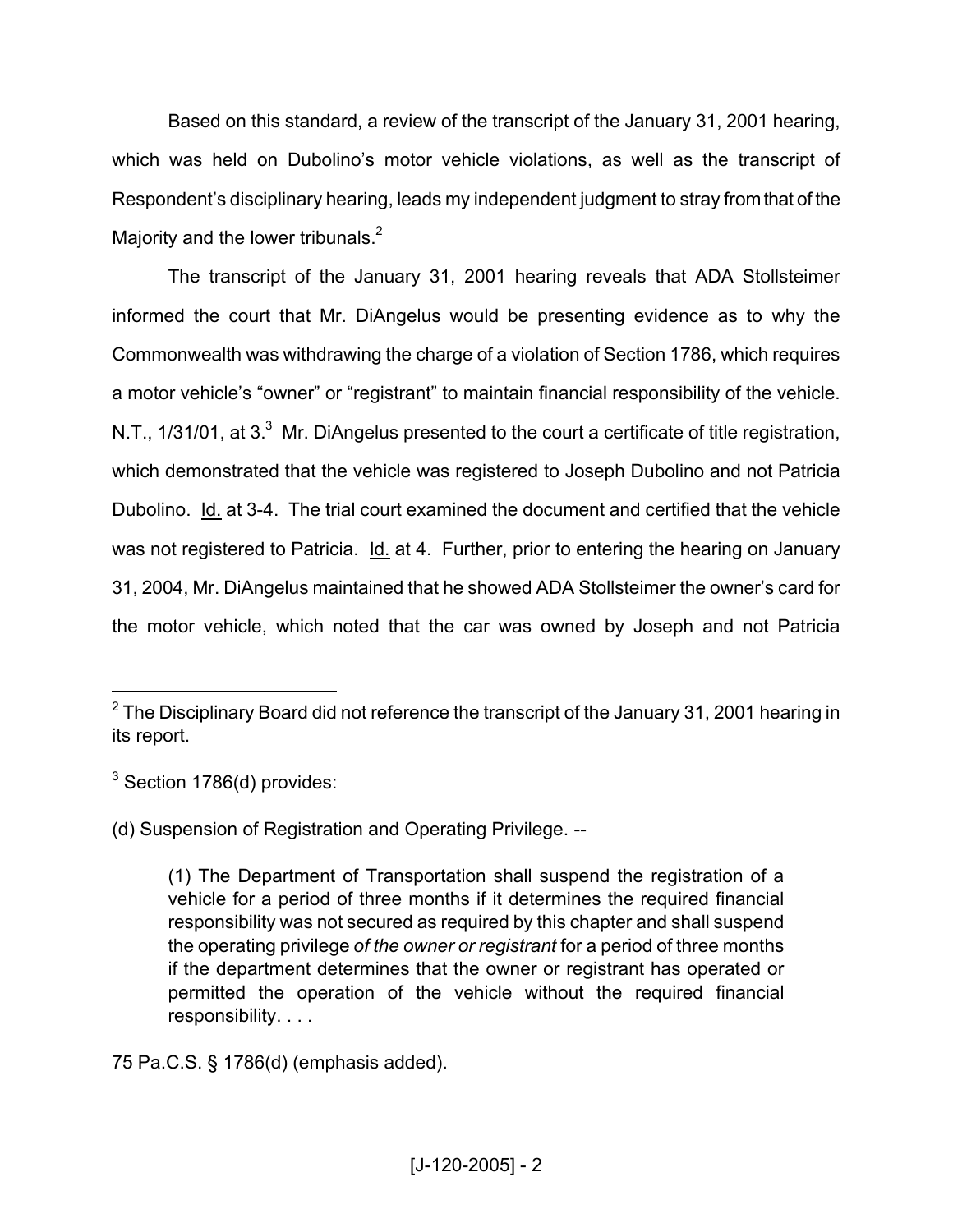Dubolino. N.T. of Disciplinary Hearing of 4/22/04 at 13, 14. Thus, as Patricia Dubolino was neither the registrant nor the owner of the motor vehicle, there seems to have been no basis for prosecuting her for a violation of Section 1786 and little motivation for Mr. DiAngelus to have misrepresented to ADA Stollsteimer that he entered into a plea agreement with the arresting officer to exonerate her.<sup>4</sup> The transcript of the January 31, 2001 hearing supports this position. After examining the certificate of title registration, the trial court proceeded to find Patricia Dubolino not guilty of violating Section 1786 and accepted her plea of guilt to violating 75 Pa.C.S. § 1301, which applies to the person driving or moving the vehicle with an expired registration.<sup>5</sup>

Additionally, I disagree with the Majority that if a misrepresentation was made, such statement was "material" and "prejudicial to the administration of justice" pursuant to RPC 4.1(a) and 8.4(d). Under the unusual facts of this case, a misrepresentation regarding a plea agreement would not alter the outcome of the proceeding because Mr. DiAngelus' client was not culpable of the underlying offense.

Under these circumstances, I find that the evidence in support of the violations of the alleged Rules of Professional Conduct falls somewhere short of clear and satisfactory. The Hearing Committee and Disciplinary Board dismissed for lack of proof in this very

75 Pa.C.S. § 1301(a) (emphasis added).

<sup>&</sup>lt;sup>4</sup> The matter was before the trial court because Patricia Dubolino had erroneously pled guilty to the offense and later sought to appeal her conviction *nunc pro tunc* when she was notified that her license would be suspended for three months.

<sup>&</sup>lt;sup>5</sup> Section 1301, entitled "Registration and Certificate of title required," provides as follows:

<sup>(</sup>a) Driving unregistered vehicle prohibited. -- No *person* shall *drive* or *move* and no owner or motor carrier shall knowingly permit to be driven or moved upon any highway any vehicle which is not registered in this Commonwealth unless the vehicle is exempt from registration.